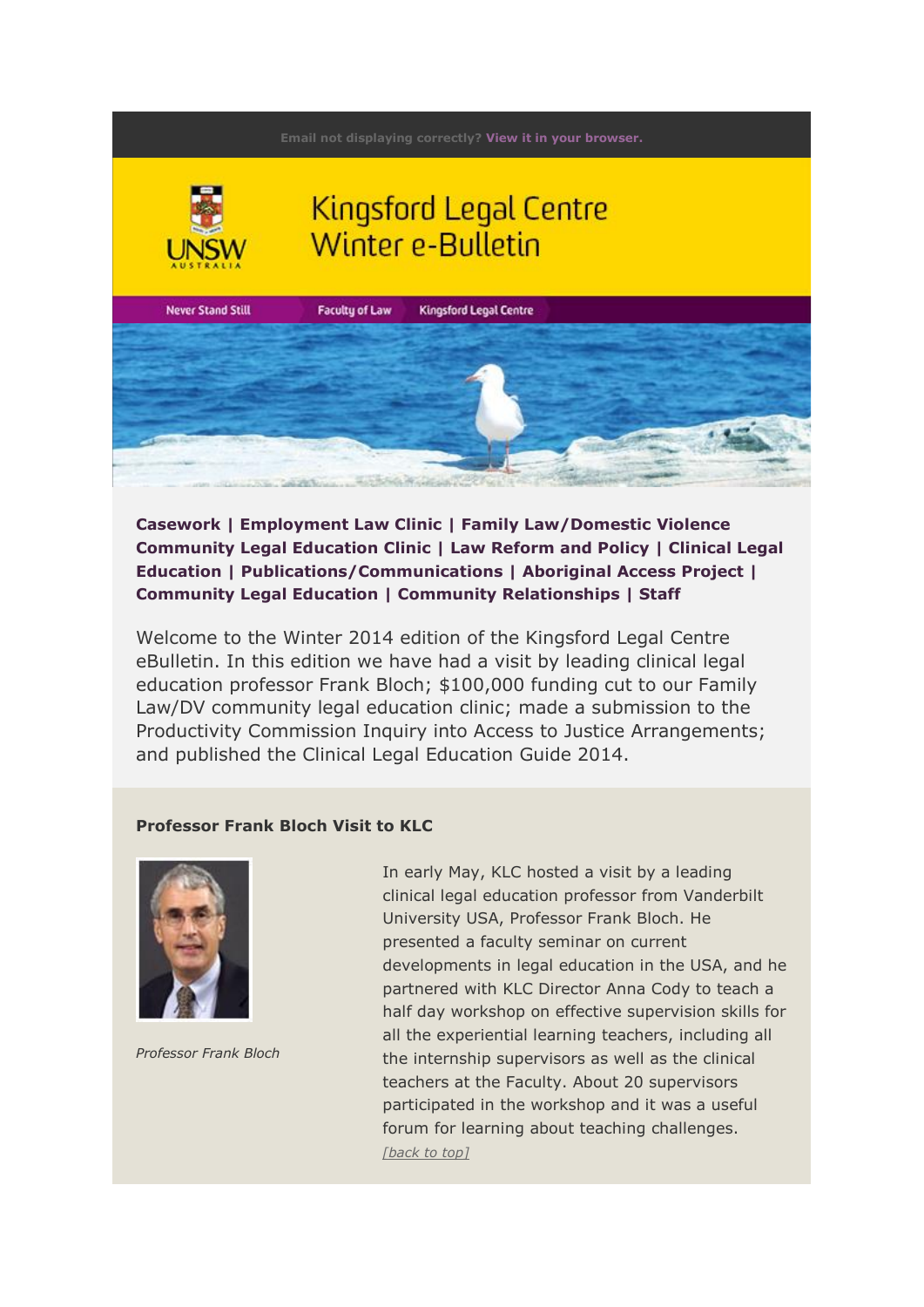# **Funding Cut**



*Family Law CLE*

In May the Federal Government informed Kingsford Legal Centre of a cut in the funding of the Family law community education clinic by \$100,000 The cut is for \$50,000 per year over two years - 2015/16-2016/17. KLC is very disappointed that this valuable resource for our local community will be reduced. Many other community legal centres were also affected by the cut in funding. *[\[back to top\]](#page-0-0)*

### **Productivity Commission Inquiry Into Access To Justice Arrangements**



*Productivity Commission Inquiry into Access to Justice Arrangements*

The Productivity Commission released their draft report on access to justice arrangements. KLC made a submission responding to a number of information requests and draft recommendations, focusing particularly on draft recommendations to change the way CLCs are funded. We emphasised the value of our connection with our local community and how that enables effective community advocacy. We also argued against competitive tendering as a model for legal service provision.

*[\[back to top\]](#page-0-0)*

# **Clinical legal education guide 2014**



*Clinical Legal Education Guide 2014*

KLC has published the Australian guide to clinical legal education programs. The guide lists clinical legal programs offered by Australian universities. The Guide is available [here.](http://issuu.com/unsw_p3design/docs/55386_clinical_legal_education_guid?e=9305792/7586890) If you would like a hard copy [contact us.](mailto:legal@unsw.edu.au?subject=clinical%20legal%20education%20guide%20-%20hard%20copy%20request) *[\[back to top\]](#page-0-0)*

<span id="page-1-0"></span>**CASEWORK**

**Casework - Housing Policy**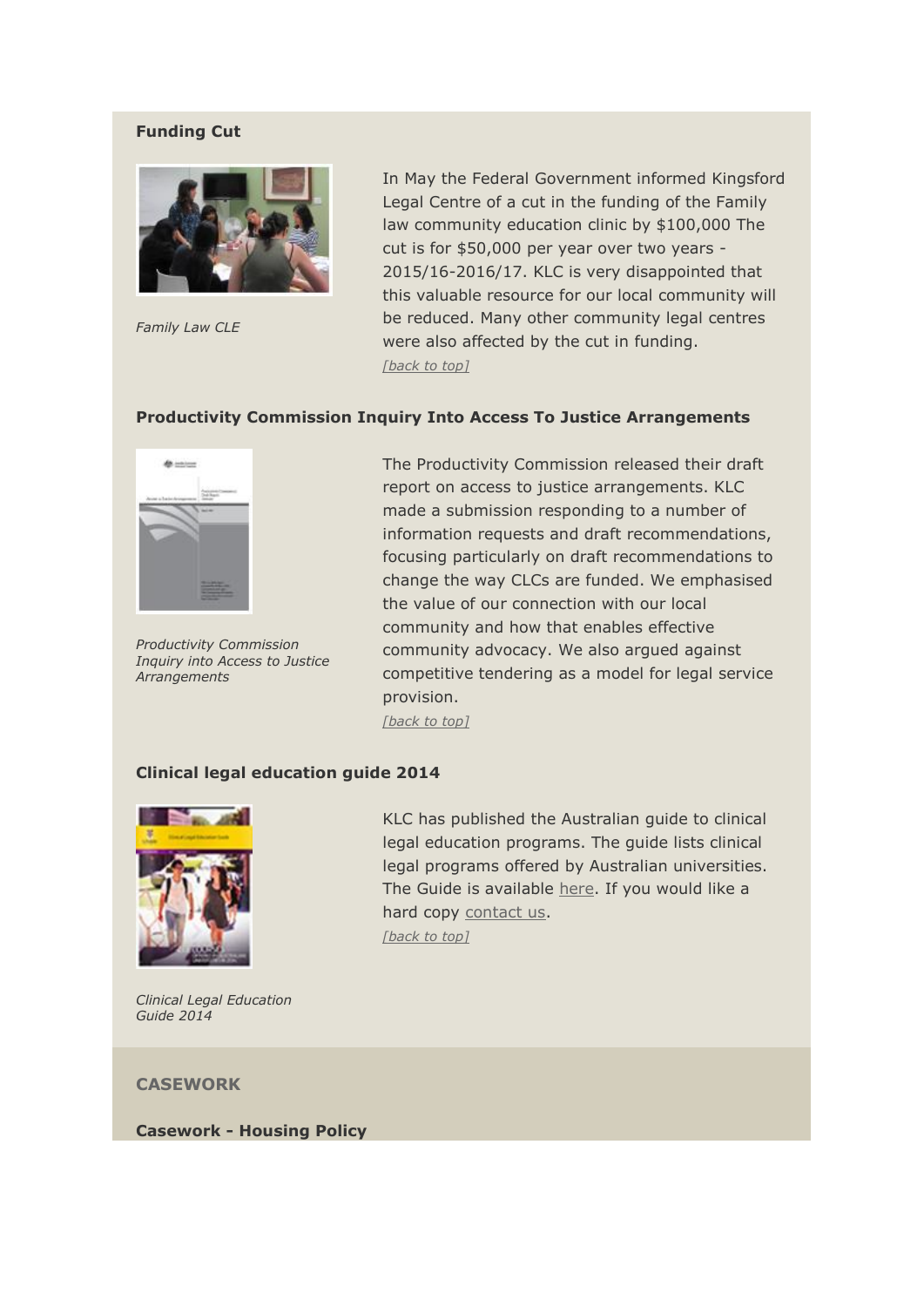

*Gallop Court Estate, South Maroubra*

KLC acted for a client who was made homeless after experiencing domestic violence from her partner. Our client had arrived in Australia on a permanent carer's visa. Housing NSW determined that she was ineligible for public housing because of this visa status. We successfully challenged that decision. Due to a lot of advocacy she was offered a flat and has happily accepted the new home for her and her son. Because of the urgent nature of this case almost every solicitor at the Centre helped this client and the case highlights how legal centres can work in the community, raise policy issues and respond to clients in urgent need. *[\[back to top\]](#page-0-0)*

#### **Victims Compensation - Restitution**



*Long Bay Gaol*

KLC helped a client who we first met when he was in Long Bay Jail. On his release he received a large restitution order from Victims Services. Our client had a serious mental illness and chronic health conditions. After his release from jail our client couldn't pay the restitution amount so we helped him prepare evidence of his circumstances to object to the amount. The Commissioner reduced the amount of the order to \$1,000. The decision highlighted the circumstances of our client as at the time of the assault he was not receiving treatment for his mental illness. *[\[back to top\]](#page-0-0)*

#### **Pregnancy Discrimination in Employment**



*KLC Principal Solicitor Emma Golledge*

KLC recently represented a client in a pregnancy discrimination complaint against her employer. The client requested a period of 2 months unpaid leave to have her baby after having worked at the company for about 6 months. The employer denied her request, arguing that she had no entitlement to parental leave as she had not worked there for at least 12 months. They further argued that they could not accommodate her request for 2 months off work. We represented our client at a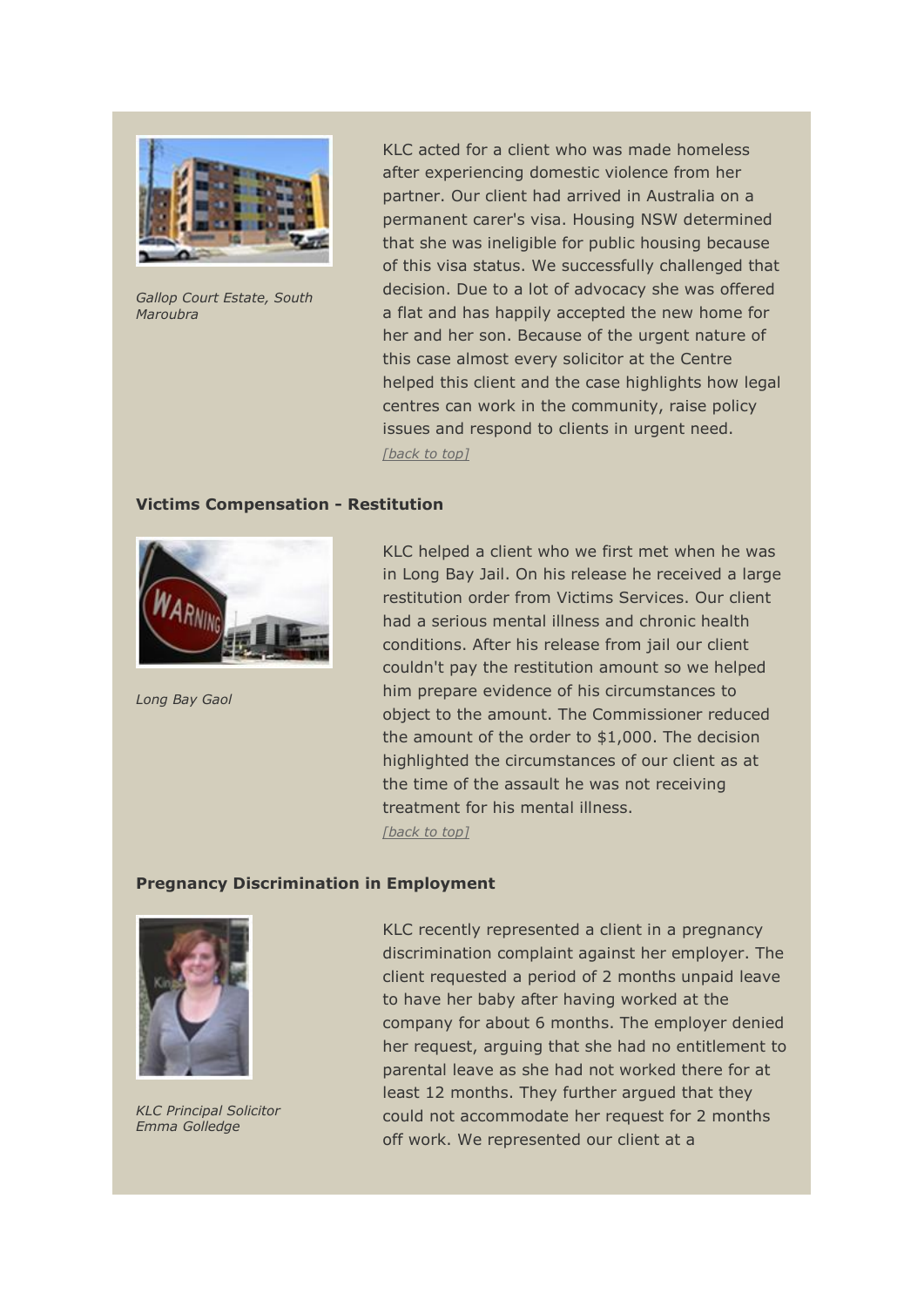Rights Commission. By the time of the conciliation, our client had found other employment. We helped the client settle her complaint at the Commission. *[\[back to top\]](#page-0-0)*

## **Disability Discrimination by Housing NSW**

KLC recently represented a client in a long running case of disability discrimination. Our client experiences mobility issues and as result uses mobility aids. Our client lives in public housing and she was often unable to access her home which was not accessible. Her attempts to have the matter resolved had been unsuccessful. KLC helped the client lodge a discrimination complaint and also arranged for a *pro bono* access consultant to attend the property to refute Housing NSW's suggestions that there was no possible access solution, and that the client had to live with the door as it was. As a result of the agreement the client's home will now be accessible.

*[\[back to top\]](#page-0-0)*

### <span id="page-3-0"></span>**EMPLOYMENT LAW CLINIC**

#### **Anti-Bullying Seminar**

In May, KLC convened the Employment Law Network meeting of CLCNSW, where KLC volunteer solicitor Larissa Andelman presented on the new anti-bullying jurisdiction. Attendance and engagement in the network is increasing. KLC intends to collaborate with the Network to draft submissions to the Australian Law Reform Committee's inquiry into workplace relations laws. *[\[back to top\]](#page-0-0)*

#### **Employment and Discrimination Law Training**



Also in May, KLC delivered an employment and discrimination law training session for over 40 volunteer community legal centre solicitors. *[\[back to top\]](#page-0-0)*

*KLC Solicitor Natalie Ross*

#### **Young Lawyers NSW Assembly**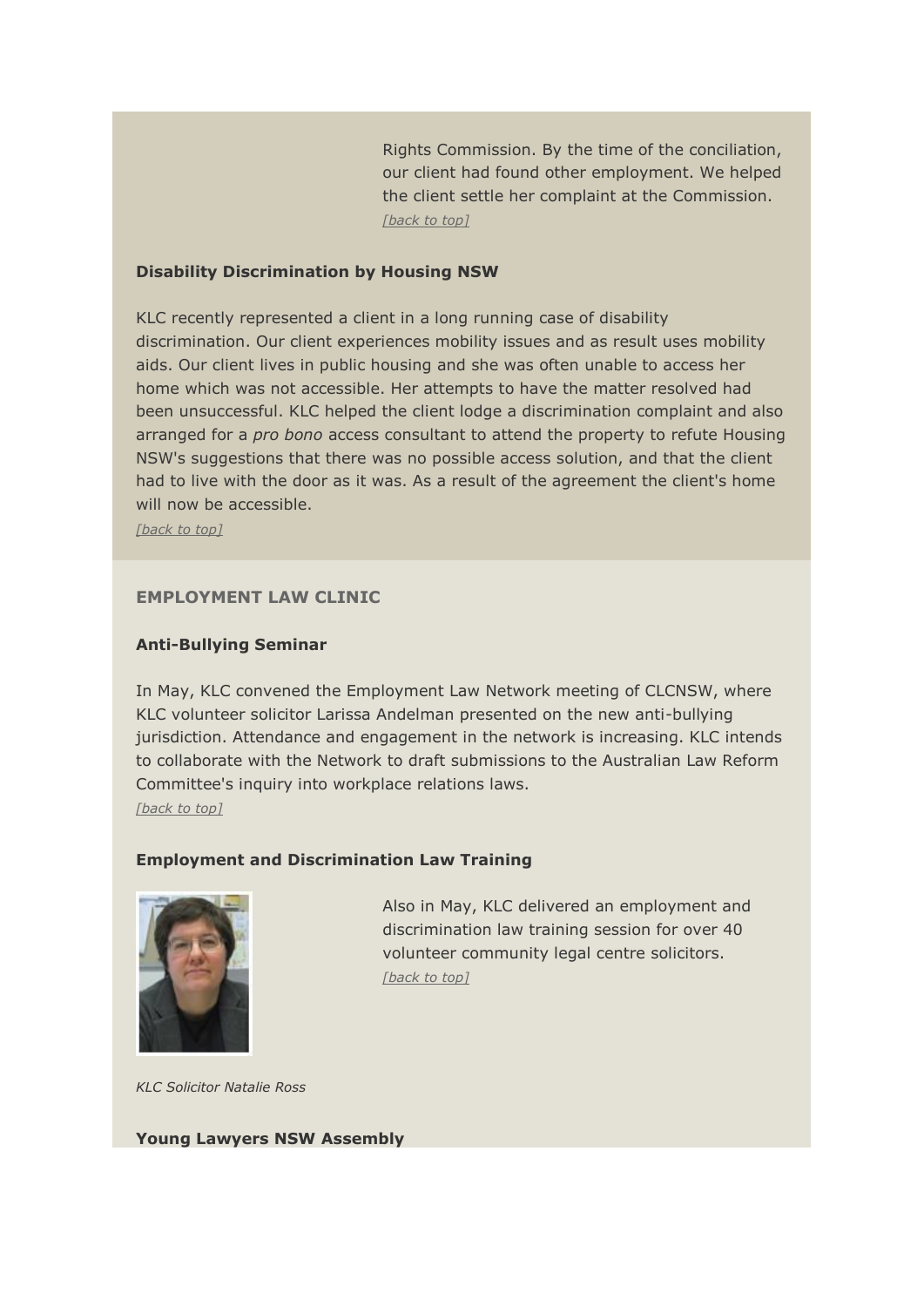In June, KLC employment law solicitor, Maria Nawaz, attended the Young Lawyers NSW Midyear Assembly as a CLCNSW representative, and discussed the importance of clinical legal education in equipping young lawyers with the skills to act ethically in practice.

*[\[back to top\]](#page-0-0)*

# **Unfair Dismissal Matter**



*KLC Employment Solicitor, Maria Nawaz*

KLC recently settled an unfair dismissal case for a client who was working as a duty manager at a pub. Money went missing from the till on a night he was not working, and our client was asked to cover the loss or sign a written warning. He refused to do so and was dismissed. Our client lodged a dismissal complaint with the FWC, but KLC successfully engaged in settlement negotiations with the employer before conciliation. Settlement terms included compensation of \$7,067.00 and a statement of service indicating that the client resigned. *[\[back to top\]](#page-0-0)*

## **General Protections Matter**



*KLC student interviewing client*

KLC represented a client at a General Protections dismissal conference at FWC. Our client was working as an accounts receivable officer on a full time basis. After our client advised her employer of her pregnancy, her manager began raising performance issues which were inconsistent with the positive feedback she had received previously. Our client was dismissed within her probation period. KLC assisted our client to lodge a General Protections dismissal complaint, and represented her at conciliation, arguing that her employer had discriminated against her on the grounds of her pregnancy, and had taken adverse action by terminating her employment. We settled the matter for compensation of \$6,923 and a statement of service indicating that our client had resigned.

*[\[back to top\]](#page-0-0)*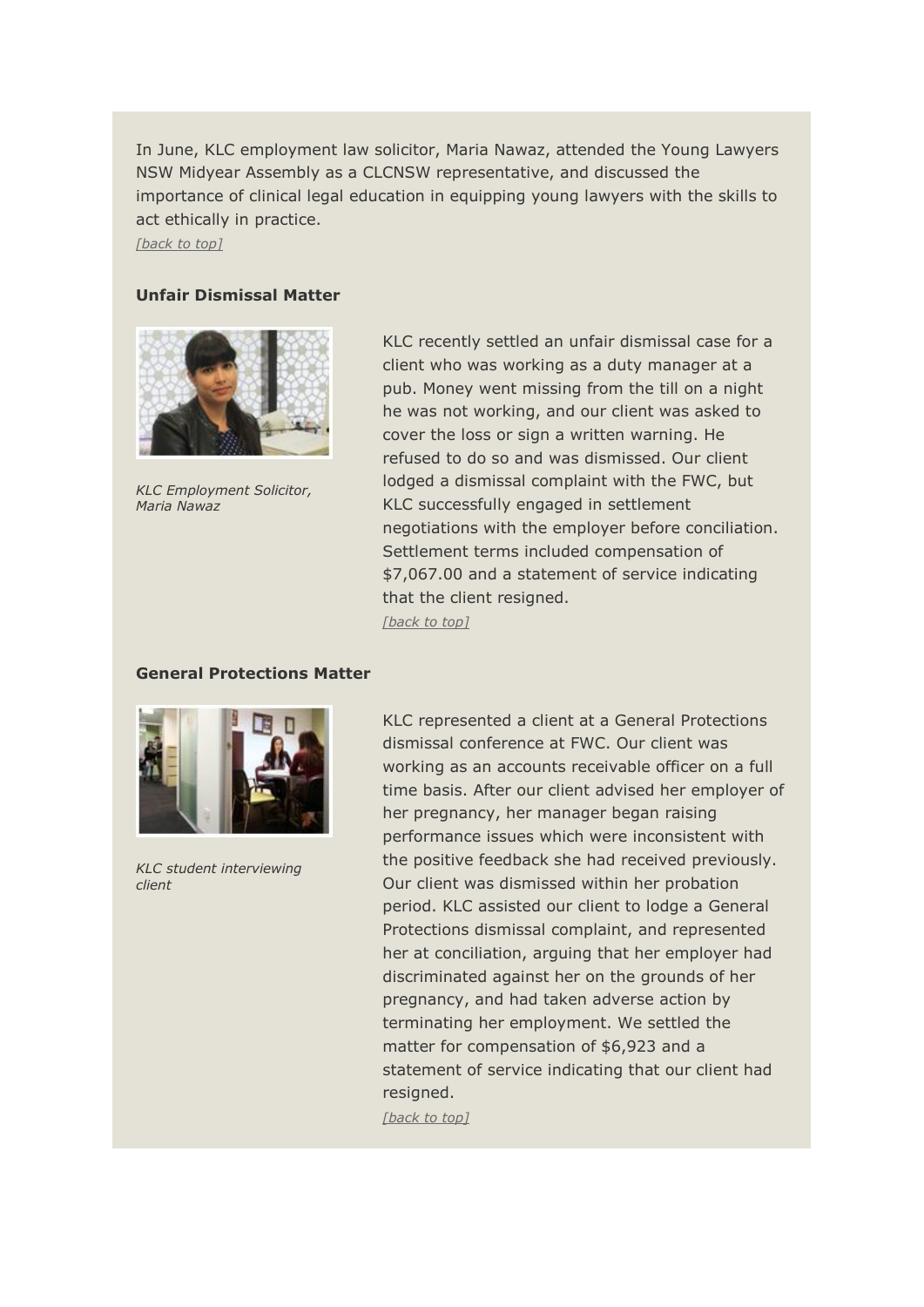# <span id="page-5-0"></span>**FAMILY LAW/DOMESTIC VIOLENCE COMMUNITY LEGAL EDUCATION CLINIC**

### **Evaluation of Family Law/DV Clinic**



KLC appointed ex-Director Frances Gibson to evaluate this clinic late in 2013. The final evaluation was presented in early April. Some of the key recommendations from the evaluation are around modes of delivery of the seminars; areas of law to be covered; and further integration of the clinic into KLC's core work. Despite the funding cuts KLC will be implementing most of the report's recommendations over the coming 12 months. *[back [to top\]](#page-0-0)*

*Frances Gibson*

#### **Semester 1 2014 Presentations**



*KLC Students*

KLC students delivered two presentations in semester 1. The first was on Housing NSW and policy and practice when housing clients have experienced domestic violence for social workers at the Royal Hospital for women. The second on 'How to get an Apprehended violence order' for The Junction Neighbourhood Centre Spanish speaking group. Both seminars were highly successful and the students have now developed modules which others students can use in the future. *[\[back to top\]](#page-0-0)*

# <span id="page-5-1"></span>**LAW REFORM AND POLICY**

### **Proposed Changes To The** *Racial Discrimination Act*



*Racial Discrimination Act 1975*

The Federal Attorney-General released an exposure draft of a bill proposing to reduce protections against racial vilification. KLC sent the Attorney-General a letter detailing our concerns about the proposed changes. These include that the current provision effectively mean serious offence, and provide an important educational tool for the community about public speech. We also suggested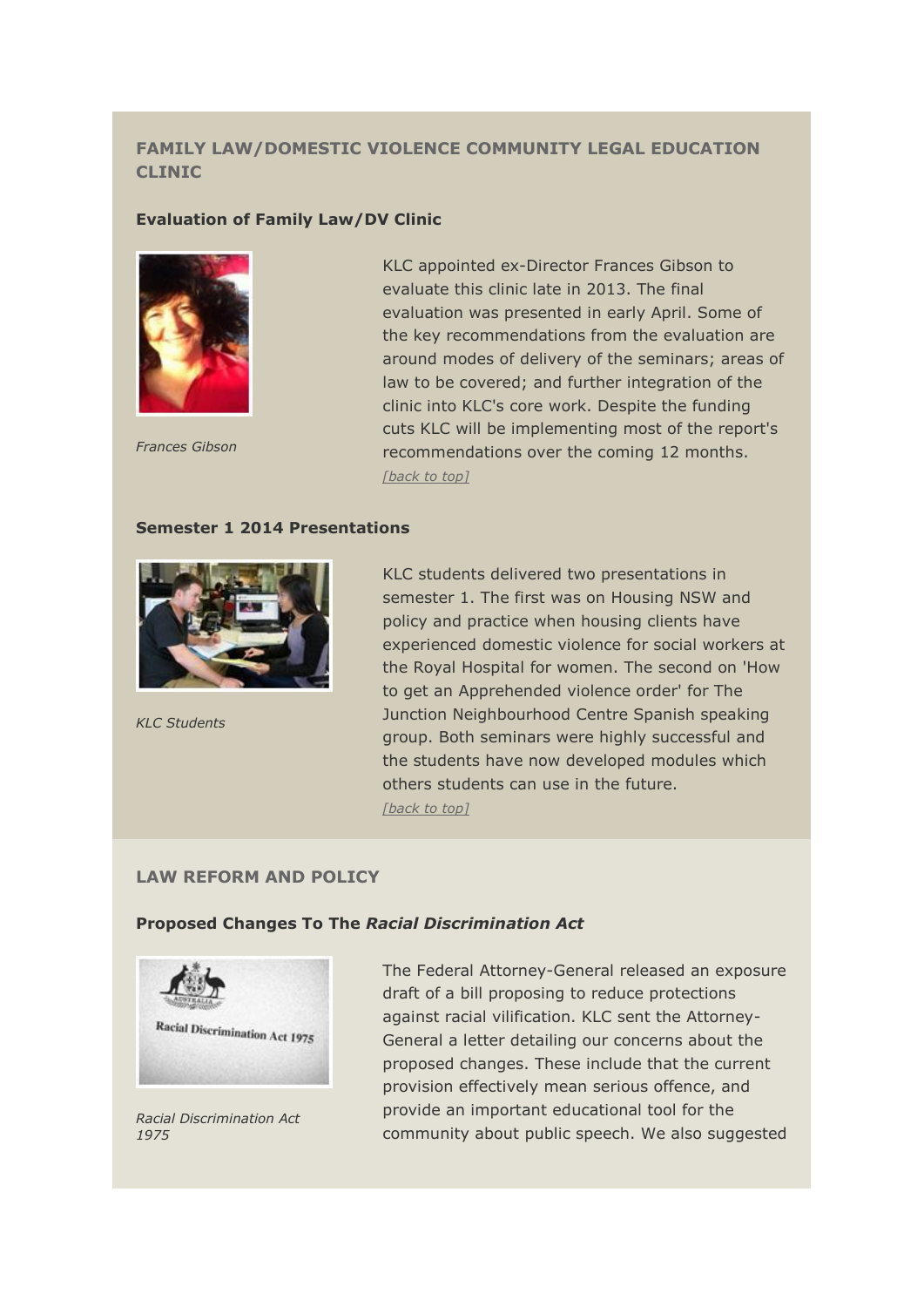another means of achieving this goal. We asked that the Act not be amended and, if amended, that the bill be significantly changed before it is introduced. Our letter was supported by Kooloora Community Centre, SENC, Sydney Multicultural Centre, Darwin Legal Service and National Association of Community Legal Centres. *[\[back to top\]](#page-0-0)*

### **Royal Commission Issues Papers**



KLC IS contributing to the research being carried out by the Royal Commission into child abuse in institutions. We sent a submission on civil litigation and its value to redressing harm caused by child abuse and will be sending a submission on redress schemes.

*[\[back to top\]](#page-0-0)*

*Royal Commission Report*

#### **Victims Compensation**

KLC continues to monitor the implementation of the new victims financial support scheme and contribute to discussions at the CLCNSW victim's compensation and domestic violence committee meeting. We will be contributing case studies to a letter being drafted by CLCNSW regarding the 12 month legislative review of the scheme.

*[\[back to top\]](#page-0-0)*

# <span id="page-6-0"></span>**CLINICAL LEGAL EDUCATION**

#### **Paper Presented At CLC NSW Symposium 21 May**



*KLC Director Anna Cody*

In May KLC Director, Anna Cody, presented a paper on ethical frameworks used in community legal centres at the NSW CLC symposium. The paper drew on the work we have been doing in the Centre with students and also challenging some of the dominant professional responsibility approaches.

*[\[back to top\]](#page-0-0)*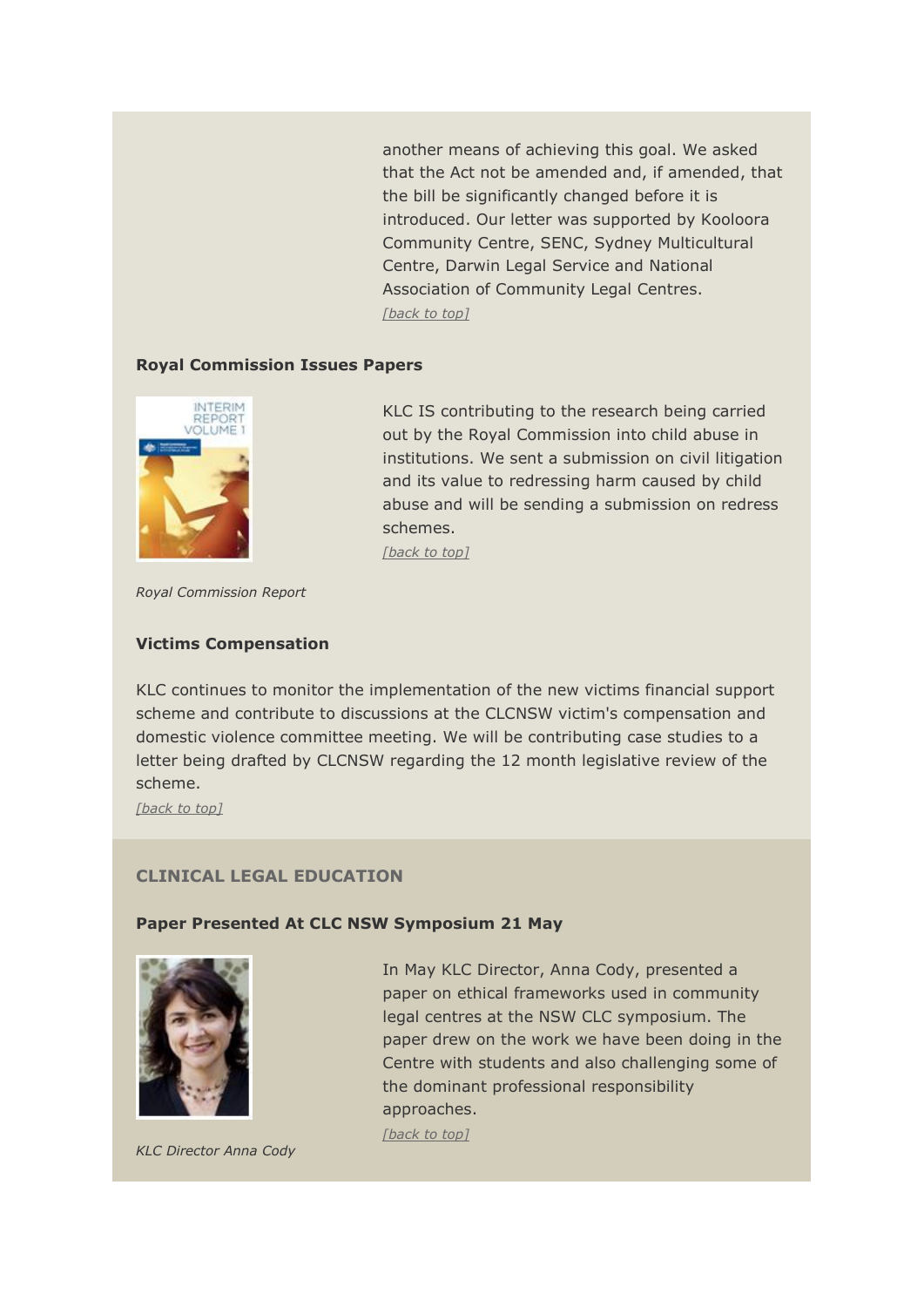# <span id="page-7-0"></span>**PUBLICATIONS/COMMUNICATIONS**

# **Annual Report**



KLC's 2013 annual report has been published and is up on our [website.](http://issuu.com/unsw_p3design/docs/issuu_klc_annual_report?e=9305792/7936882) If you would like a hard copy [contact us.](mailto:legal@unsw.edu.au?subject=annual%20report%20-%20hard%20copy%20request) *[\[back to top\]](#page-0-0)*

*KLC Annual Report 2013*

# **Casework and Advice Guide**



*Casework and Advice Guide*

KLC has updated our Casework and Advice Guide which is the main resource students and volunteers use to determine whether to book a client an appointment. The guide also outlines when KLC will decide to take on a case and our flexible service delivery for particularly vulnerable community members.

*[\[back to top\]](#page-0-0)*

# <span id="page-7-1"></span>**ABORIGINAL ACCESS PROJECT**

### **Law Reform and Policy**



*Justice Reinvestment*

**Community Events**

KLC's Aboriginal Access Worker, Kaleesha Morris, has been working with 'Justice Reinvestment for Aboriginal young people in NSW' campaign as a youth ambassador. This year Kaleesha has been focusing on recruiting more youth ambassadors to the cause and promoting the campaign throughout the local community. *[\[back to top\]](#page-0-0)*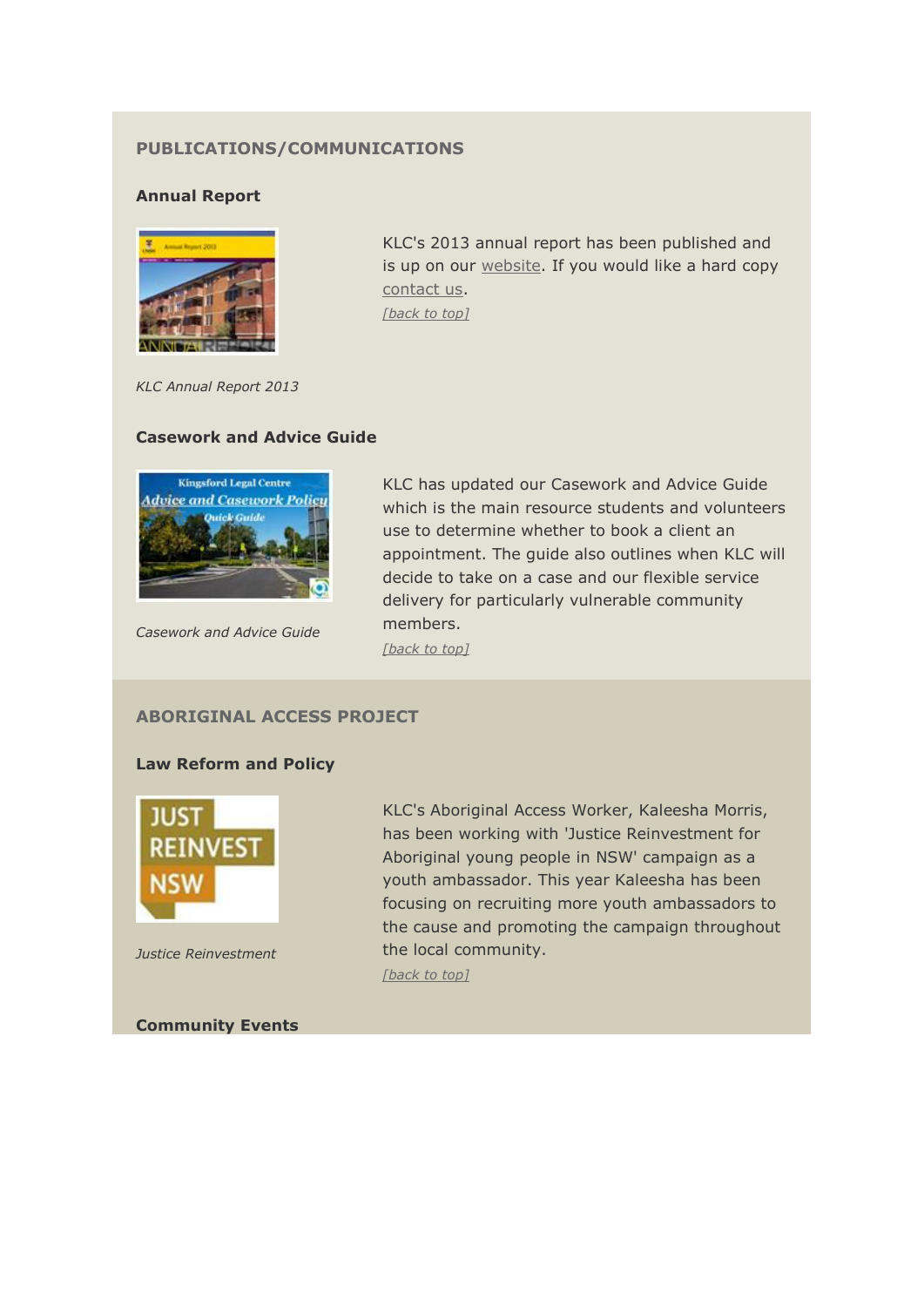

*Kaleesha Morris, KLC Aboriginal Access Worker*

In March participated in the Kooloora Community Centre's 'Close the Gap' Day, KLC students and staff held an information table and UNSW Indigenous student volunteers hosted 'Indigenous traditional games'. This was a great community event and there was good participation from all generations.

In May Kaleesha assisted the Federal Circuit Court to organize its morning tea celebration to launch its new Reconciliation Action Plan on the 30th of May. *[\[back to top\]](#page-0-0)*

## **Community Legal Education**

For Law Week 2014, KLC's Aboriginal access worker held a CLE titled 'First Nations People and the Law' at Malabar Library. At this event Kaleesha and a KLC student talked about our Aboriginal Access Program, the NSW Consorting Laws, and the Justice Reinvestment Campaign. There was a great turnout for the event and the evaluation forms indicate the CLE was very well-received. *[\[back to top\]](#page-0-0)*

# <span id="page-8-0"></span>**COMMUNITY LEGAL EDUCATION**

## **Community Workers Series**



*KLC's Aboriginal Service Provision Manual*

KLC has continued its monthly community workers legal education series in 2014. Since March we have held workshops for community workers on Discrimination Law, working with Aboriginal and Torres Strait Islander clients and Powers of Attorney. The sessions have been well attended.

We offered the 'Working with Aboriginal and Torres Strait Islander Clients' workshop for the first time this year. KLC's Aboriginal Access Worker, Kaleesha Morris, based the workshop on KLC's Aboriginal Service Provision Manual. The feedback from this session was overwhelmingly positive and it was great to see the participants from different organisations swapping contact details at the end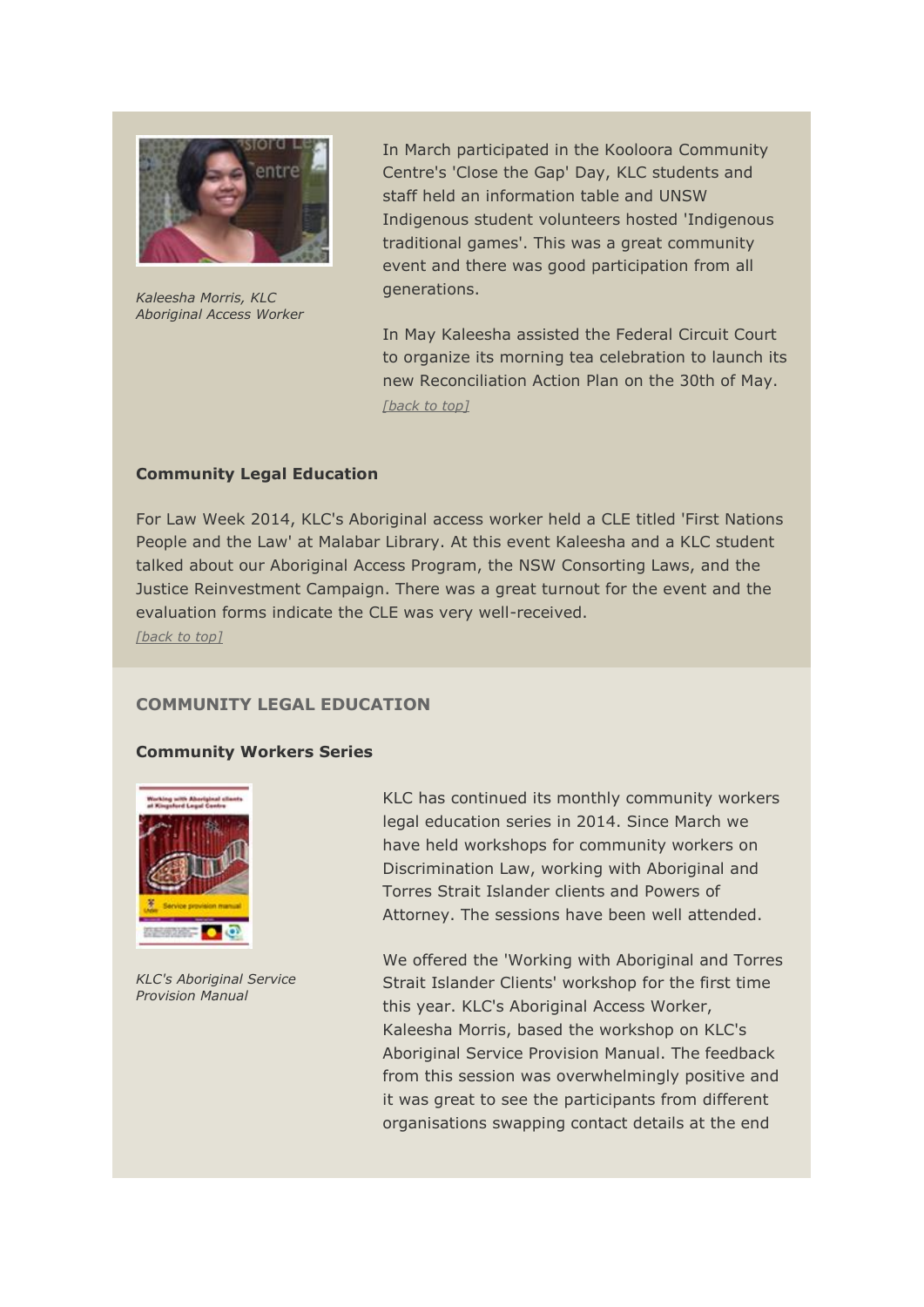the future.

Upcoming sessions will be on employment law and child protection law. *[\[back to top\]](#page-0-0)*

# <span id="page-9-0"></span>**COMMUNITY RELATIONSHIPS**

### **Community Engagement - SWAG**



*Namatjira Estate*

KLC has continued to support the community to engage in the NSW Government Urban Activation Precinct Program by attending South Ward Action Group meetings and meetings with a consultant to NSW Planning. The group continues to monitor State Government plans to redevelop the area and in particular, plans that may affect our significant public housing estate tenants and assist those tenants in participating in consultation phases of the plans.

*[\[back to top\]](#page-0-0)*

#### **Ngara Nura Day at Long Bay Correctional Centre**



*Long Bay Correctional Centre*

KLC staff attended this event where they made contact with a number of prisoners soon to be released and talked about their legal problems and how KLC could assist them. *[\[back to top\]](#page-0-0)*

#### **South Maroubra Tenants Group**



*South Maroubra Estate*

KLC staff and students have continued to work with this group in advocating on issues affecting the South Maroubra social housing estate. We helped the group write letters to the new State MP who is responsible for public housing, Gabriel Upton; as well as writing to the Housing Department outlining the problems and asking a representative to attend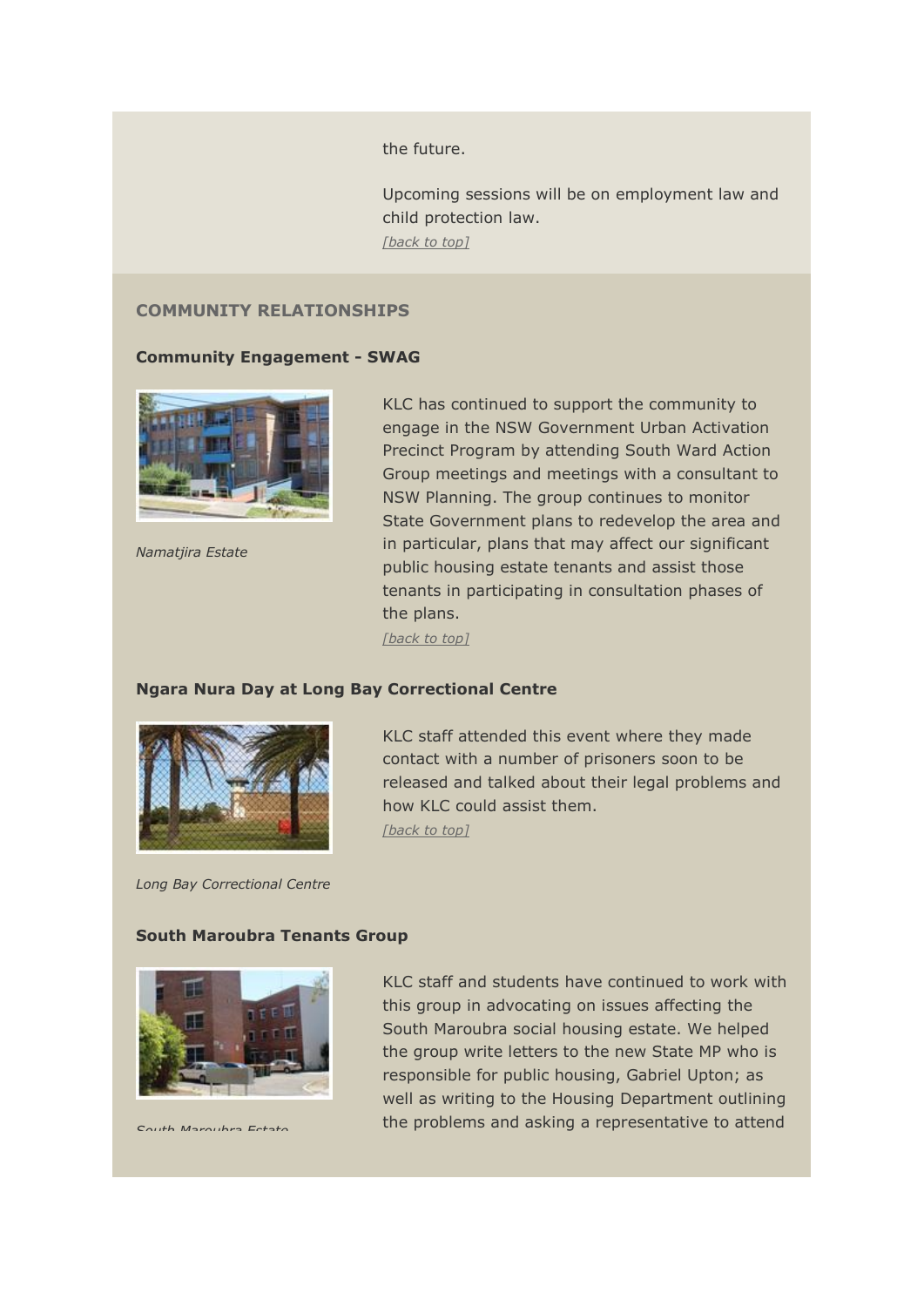#### *[\[back to top\]](#page-0-0)*

### **Government Under-Resourcing of the South Ward of Randwick LGA**



*Kooloora Community Centre*

A number of local community organisations working in this area have been meeting to discuss the unmet need of this most disadvantaged part of our catchment and working on solutions to attract more funding. Community workers reported on the escalation of the needs of these very vulnerable communities and the difficulties of the unrealistic funding extended to our organisations by government. The crisis in public housing in a time of extreme rent in this area has been identified as the main driver behind the issues faced by many of our clients. This is reflected in the advice and casework of the Centre.

*[\[back to top\]](#page-0-0)*

#### **Bilga Crescent Malabar Tenants Group**



*Bilga Crescent, Malabar*

KLC staff have been working with this group around meeting protocol and procedures to help them to overcome problems they have been experiencing. This has been very productive for the group. *[\[back to top\]](#page-0-0)*

#### <span id="page-10-0"></span>**STAFF**

#### **Farewell to Kellie McDonald**



KLC staff reluctantly farewelled our Law Reform and Policy Solicitor, Kellie McDonald in June. Kellie had worked at KLC for just under a year doing maternity leave cover in the position. She has been prolific in both law reform and supervising an advice night each week; as well as her community work out at Bilga Crescent. All of us at KLC have loved working with Kellie and she will be missed.